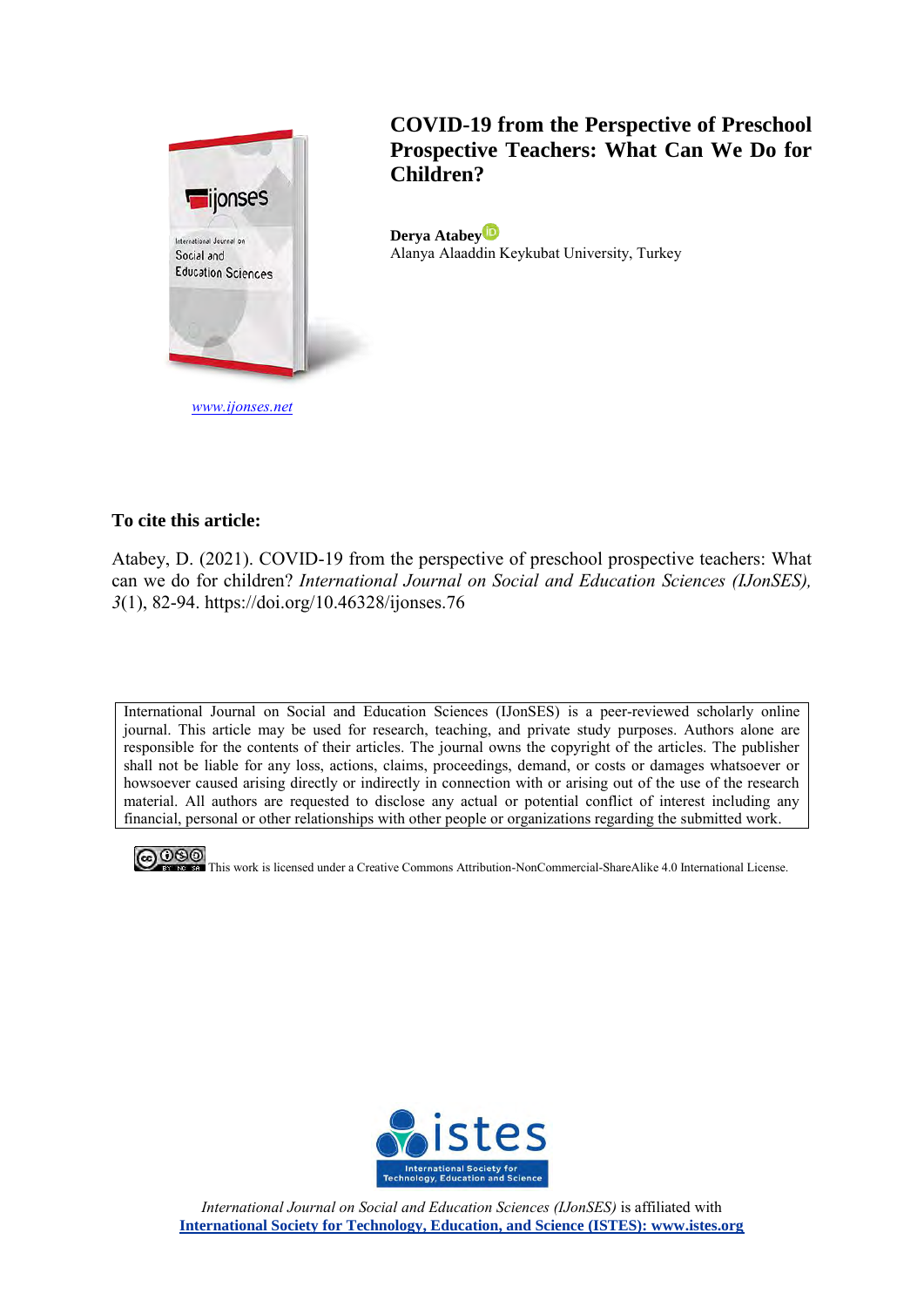

2021, Vol. 3, No. 1, 82-94 https://doi.org/10.46328/ijonses.76

# **COVID-19 from the Perspective of Preschool Prospective Teachers: What Can We Do for Children?**

## **Derya Atabey**

| <b>Article Info</b>                                                                                          | <b>Abstract</b>                                                                                                                                                                                                                                                                                                                                                                                                                                                                                                                                                                                                                                                                                                                                        |
|--------------------------------------------------------------------------------------------------------------|--------------------------------------------------------------------------------------------------------------------------------------------------------------------------------------------------------------------------------------------------------------------------------------------------------------------------------------------------------------------------------------------------------------------------------------------------------------------------------------------------------------------------------------------------------------------------------------------------------------------------------------------------------------------------------------------------------------------------------------------------------|
| <b>Article History</b>                                                                                       | The current study was carried out to determine the problems that preschool                                                                                                                                                                                                                                                                                                                                                                                                                                                                                                                                                                                                                                                                             |
| Received:<br>18 August 2020<br>Accepted:<br>04 December 2020                                                 | children experience during COVID-19 and also what could be done from<br>perspectives of preschool prospective teachers. The working group of the study<br>was made up of 45 projects prepared by 15 preschool prospective teachers<br>attending to the midterm exam of lecture of "Practices of social service" in                                                                                                                                                                                                                                                                                                                                                                                                                                     |
| <b>Keywords</b><br>COVID-19<br>Pandemic<br>Preschool children<br>Preschool prospective<br>teacher<br>Project | Alanya Alaaddin Keykubat University, Faculty of Education, Department of<br>Preschool Education. As a data collection tool, the project preparation form (A<br>unstructured survey form) that was prepared by the researcher was used. The<br>study was carried out qualitative research methods and the projects comprising<br>the working group of the study were analyzed with content analysis technique.<br>At the end of the study, the problems that preschool children might experience in<br>the pandemic period, the purposes to decrease these problems to minimum, the<br>concepts and values to be attained and recommendations for projects were<br>determined. Various recommendations were made in line with the findings<br>obtained. |

# **Introduction**

Starting in the city of Wuhan in the state of Hubei in China, influencing the whole world in a short time, the disease of COVID-19 was declared as a pandemic. This case has affected all humanity and its impacts were unfortunately felt in many fields such as health, education, economy, social-private life and tourism (Banna et al., 2020; Blankenberger & Williams, 2020; Cosic et al., 2020; Lesser & Nienhuis, 2020; Odriozola-González et al., 2020; Tecirli et al., 2020; Wong & Moorhouse, 2020; Zhang & Ma, 2020). In this process, children have seen the negative sides of this process by means of both their close circles and communication technologies. A great many things like the news of death and disease, closing of the schools, curfews, closing of such special places as parks-playgrounds-theatres for children, experiencing changes like mask and gloves even in clothes and accessory habits, the fact that parents do not go to work and siblings do not go to school, not visiting relatives, avoiding such contacts as hugging and kissing, washing the grocery bought have surely affected children as well as adults.

According to Piaget, preschool children who cannot attain abstract thinking skill yet in the preoperational stage regard themselves in the center of the world and have a perspective peculiar to them. They do the reasoning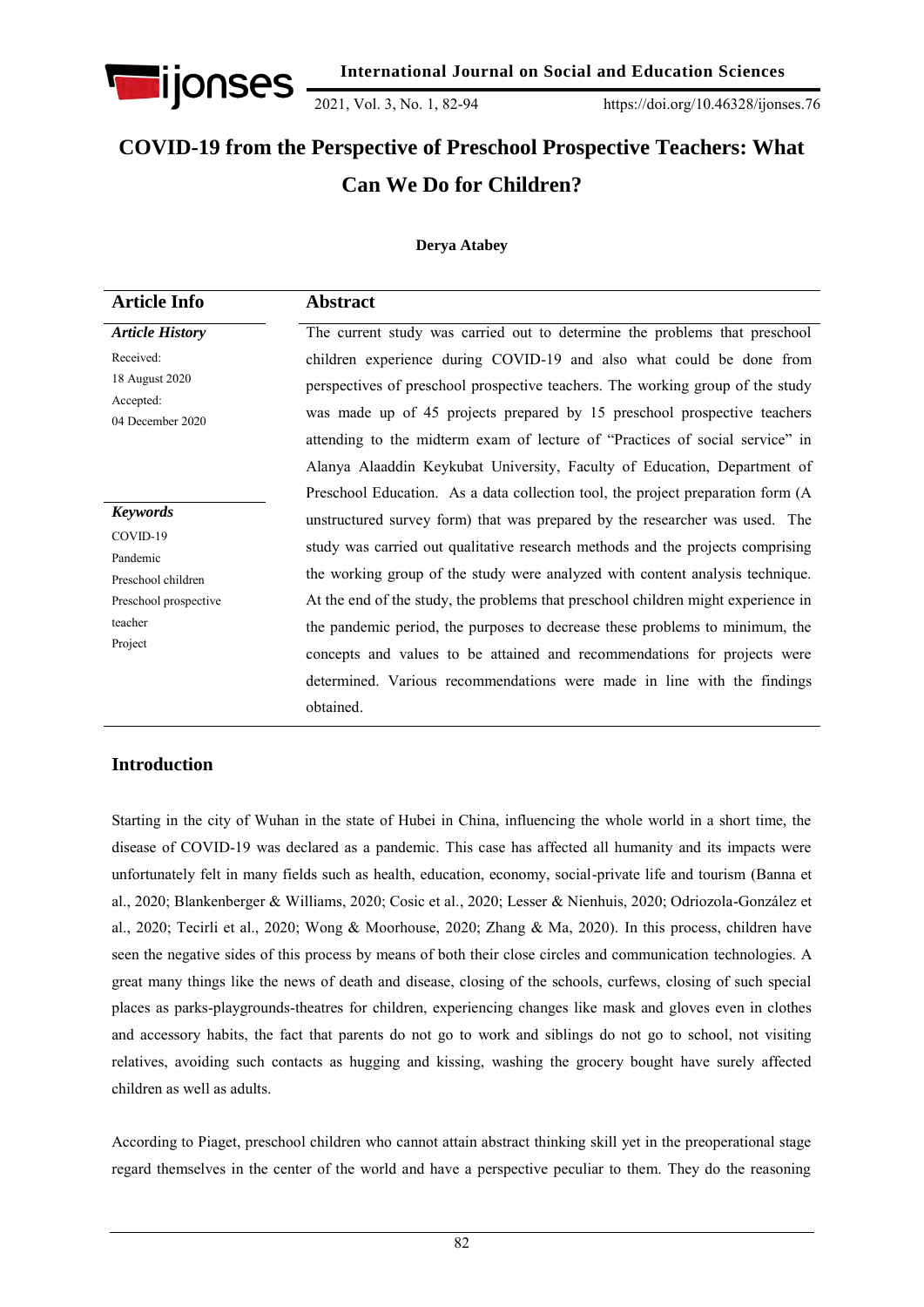from specific to specific and they develop cliché judgments because of their limited experiences. They simply reason and are curious; they ask to many questions and want to know the answers of all the questions. They are weak in making a cause and effect relation and it is hard to perceive in this period (Atıcı, 2018; Gander & Gardiner, 2001; Köksal Akyol, 2002). They cannot fully comprehend the concept of death (Bildik, 2013; Schonfeld, 1993). The concept of disease in children varies in terms of their ages, development stages, selfconsciousness and family ties (Schmidt & Lehmkuhl, 1994). In a study carried out over 83 children in the age groups of 4-5, 7-8, 9-10 and 11-12 to determine how they define disease and health by Myant and Williams (2005), it was found that the definitions of health and disease polarize more depending on age.

When it comes to the developmental features of preschool period children in this period, it is rather difficult for them to understand such an abstract concept as virus. The pandemic period which is hard to be perceived even by adults could undoubtedly lead to the fact that children have some fears and anxiety and exhibit various emotional disorders and behavioural problems. They could experience the fear for losing their parents or a relative. They could blame themselves for the lost parents or a member in the family. They could develop the phobia of leaving home. It is likely to see some problems in their nutrition and sleeping habits. It is likely to see some developmental disorders with physical development in the first place depending on inactiveness. After a long time when the pandemic is over, they could experience such problems as separating from parents, socialization and adaptation etc. Even though this effect varies depending on the socio-cultural and socioeconomic condition where children are in, effects of these negative experiences in childhood could emerge in the coming periods (Boyraz & Legros, 2020; Çaykuş & Mutlu Çaykuş, 2020; Dalton et al., 2020; Demir Öztürk et al., 2020; Dubey et al., 2020; Ghosh et al., 2020; Guan et al., 2020; Jiao et al., 2020; United Nations, 2020).

The support taken during the negative experiences in the childhood period are of great importance. Both all the institutions and organizations and the community must fulfil the tasks and responsibilities they have in order that children could get rid of this and such kind of condition with a minimum harm, feel self-confidents and trust the community where they carry on their existence as an individual, feel the sense of belonging, attain social values and internalize them and become a useful individual for the community when they are an adult individual in the years ahead. Making project recommendations regarding what to do in this sense, combining, enlarging and turning them into systematic programs and putting them into action in the crisis period are of vital importance.

 Due to all these reasons, the current study was carried out to determine the problems that preschool children experience during COVID-19 and also what could be done from perspectives of preschool prospective teachers who are good observers. In this purpose, the following questions were tried to be answered:

- What kind of problems do preschool period children experience in the pandemic period?
- What should we aim in order to minimize the problems that preschool period children experience in the pandemic period?
- Which concepts could be used in this period?
- Which values could be used in this period?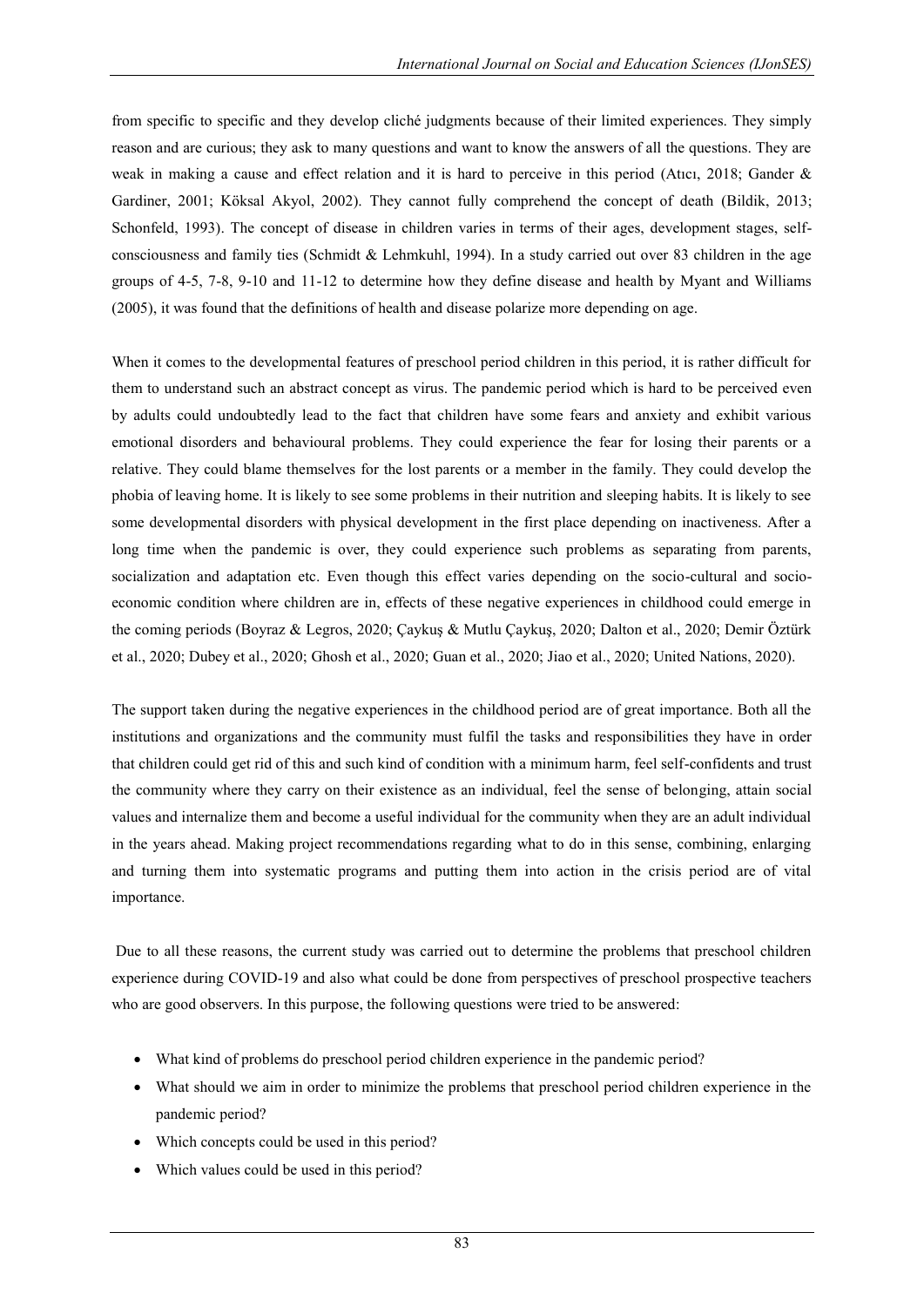What kind of activities could be conducted in this period?

### **Method**

#### **The Model of the Study**

In this research, qualitative research approach was used to obtain data thoroughly, to learn participants' individual perceptions directly and to understand the present situation. The projects comprising the working group were analyzed with content analysis technique (Baltacı, 2019; Yıldırım, 1999). Content analysis is the determination of the existence, meanings and relations of certain words or concepts in the text or texts comprising the sampling, analysis of them and making of deductions with regard to the message in the texts (as cited in Büyüköztürk et al., 2008; Stemler, 2000).

#### **Working Group**

The working group of the study was made up of the projects prepared by 15 preschool prospective teachers attending the midterm exam of lecture of "Practices of social service" in Alanya Alaaddin Keykubat University, Faculty of Education, Department of Preschool Education. Each prospective teacher prepared 3 projects and 45 projects comprised the working group of the research.

#### **Data Collection Tool**

The data was obtained by means of the unstructured survey form and personal information form, prepared by the researcher. In the personal information form, gender and age of the prospective teachers were given. "The unstructured project preparation survey form" was used to determine the opinions and recommendations of the preschool prospective teachers:

| Design a social project as a prospective teacher based on pandemic period and preschool |
|-----------------------------------------------------------------------------------------|
| children                                                                                |
| The problems that preschool children experience during COVID-19:                        |
| The purposes to decrease problems to minimum:                                           |
| The concepts to be attained in the pandemic period:                                     |
| The values to be attained in the pandemic period:                                       |
| Recommendations likely to be made in the pandemic period:                               |

#### **Statistical Analysis of the Data**

The projects prepared to make the statistical analysis of the data were coded with numbers. The demographic information of the prospective teachers participating in the research were shown in numbers and percentages. The frequency and percentage distributions of the data obtained with "Project Preparation Form" were calculated and given as graphics.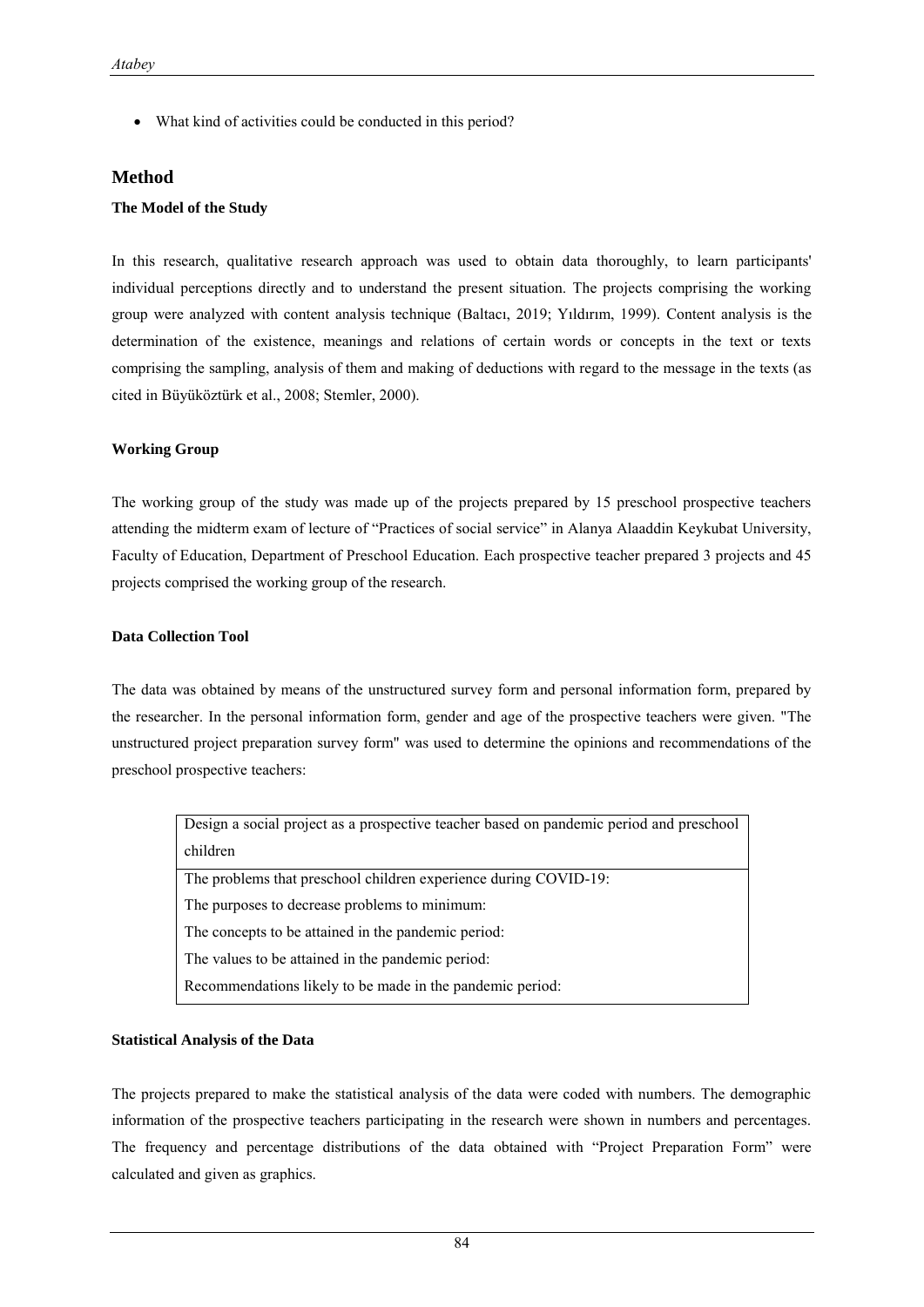# **Findings**

In this part, the findings concerning the statistical analyses realized in line with the aims of the research are given. As is given in Table 1, 60% of the prospective teachers participating in the research were man and 40% were woman.

| Gender | $\frac{0}{0}$ |
|--------|---------------|
| Woman  | 40.           |
| Man    | 60            |
| Total  | 100           |

Table 1. The Distribution of the Prospective Teachers Participating in the Research in terms of Gender

As is given in Table 2, 53.33% of the prospective teachers participating in the research were 21, 13.33% were 20, 13.33% were 22, 13.33% were 23 and 6.67% were 28 years of age.

| Age   | N  | $\%$  |
|-------|----|-------|
| 21    |    | 53.33 |
| 20    |    | 13.33 |
| 22    | 2  | 13.33 |
| 23    |    | 13.33 |
| 28    |    | 6.67  |
| Total | 15 | 100   |

Table 2. The Distribution of the Prospective Teachers Participating in the Research in terms of Age

As is shown in Figure 1, preschool prospective teachers pointed out the problems children experienced in the pandemic period as boredom (28.57%), economic insufficiency (12.24%), inactiveness (10.20%), lack of information (10.20%), lack of socialization (10.20%), fear and concern (8.16%), longing for friends (8.16%), screen addiction (4.08%), lack of parental care (2.04%), longing for family members (2.04%), special needs (2.04%) and reluctance for their hobbies (2.04%).



Figure 1. The Problems that Preschool Children Experience during COVID-19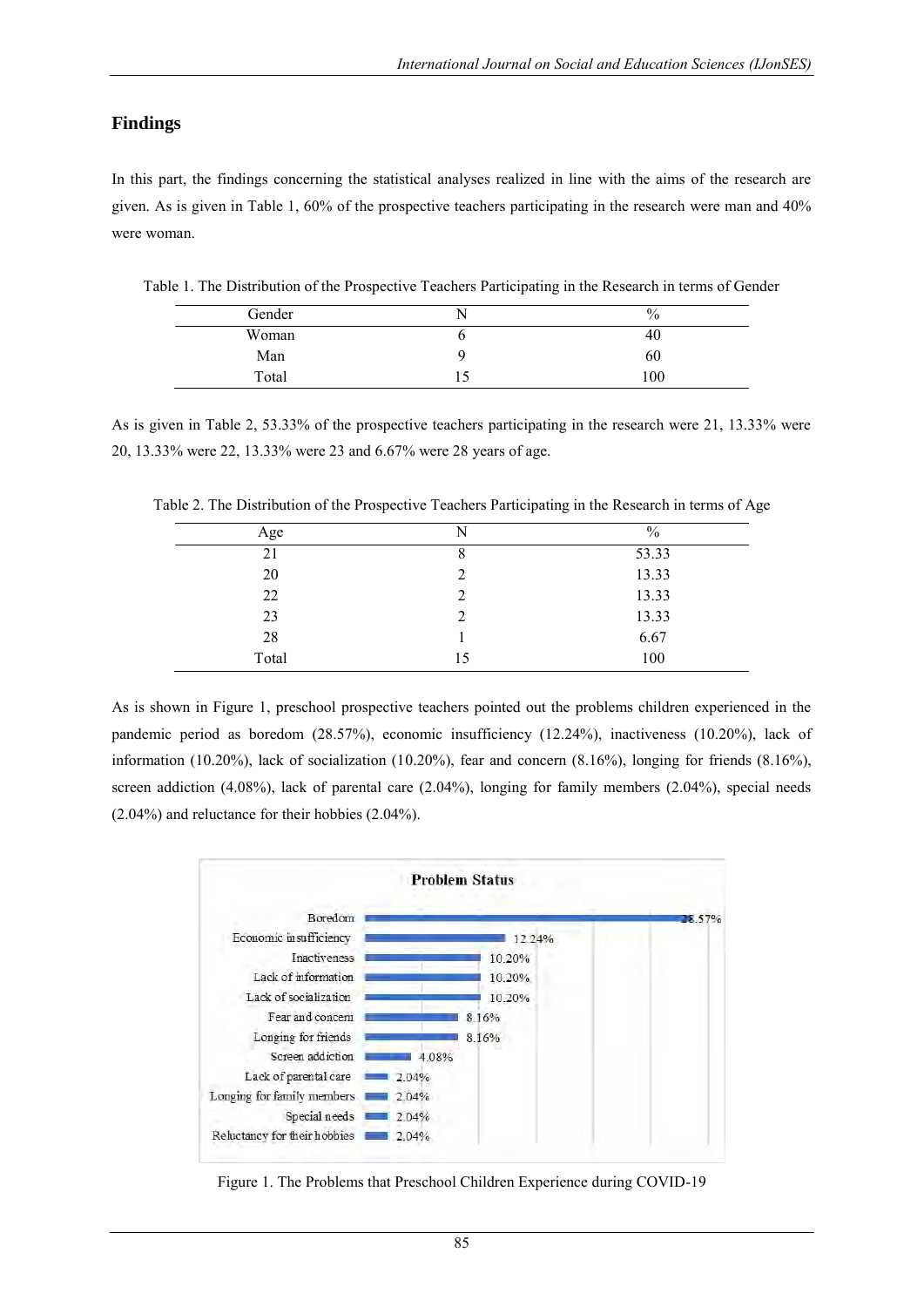As given in Figure 2, preschool prospective teachers pointed out that the studies to be carried out for the solution of the problems experienced in the pandemic period should be realized for the purpose of supporting their education and developments (63.10%), informing family and children (23.81%), creating a social awareness (4.76%), emphasizing on importance of health workers (3.57%), reducing screen addiction (2.38%), giving material support (2.38%).



Figure 2. The Purposes to Decrease Problems to Minimum

As is shown in Figure 3, preschool prospective teachers stated the concepts to be attained in the pandemic period as "Concepts regarding health- disease" (37.78%), "Concepts regarding feelings" (37.78%), "Concepts regarding community" (24.44%).



Figure 3. The Concepts to be attained in the Pandemic Period

As is given in Figure 4, the concepts of cleanliness – hygiene (47.06%), virus (23.53%), self-care (11.76%), bacteria (5.88%), germ (5.88%), pandemic (5.88%) were taken place.



Figure 4. Concepts regarding Health and Disease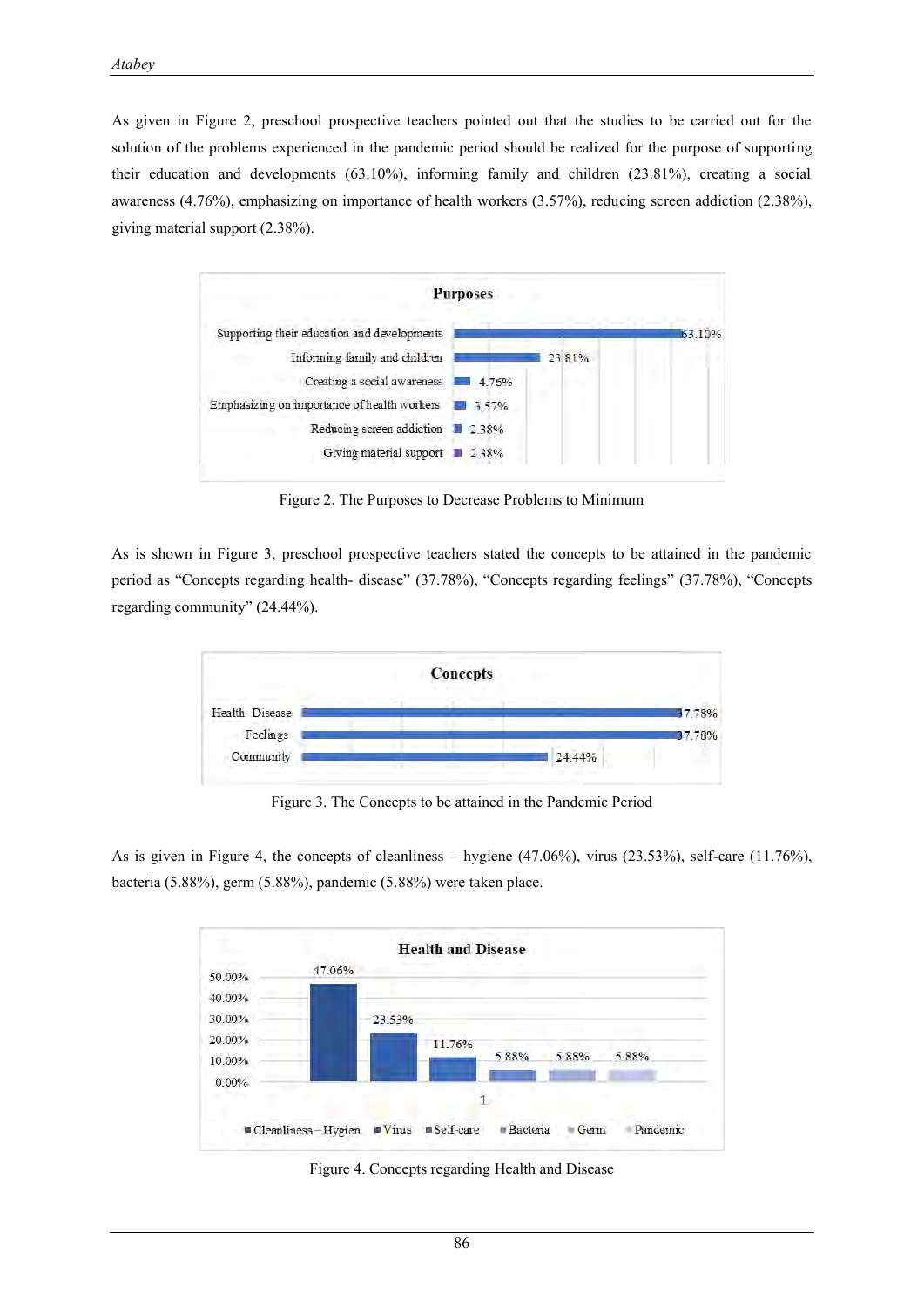As is given in Figure 5, the concepts of happiness (41.18%), struggle (17.65%), trust (11.76%), self-confidence (5.88%), longing (5.88%), hope (5.88%), courage (5.88%), and empathy (5.88%) were taken place.



Figure 5. Concepts regarding Feelings

As is given in Figure 6, the concepts of sensibility (18.18%), social awareness (18.18%), value (18.88%), individual awareness (9.09%), distance (9.09%), self-criticism (9.09%), social interaction (9.09%), and custom (9.09%) were taken place.



Figure 6. Concepts regarding Community

As is shown in Figure 7, preschool prospective teachers stated the values to be attained in the pandemic period as "Love" (40%), "Helpfulness" (20%), "Respect" (10%), "Responsibility" (10%), "Cooperation" (10%), "Sharing" (5%), "Self-sacrifice" (5%).



Figure 7. The Values to be attained in the Pandemic Period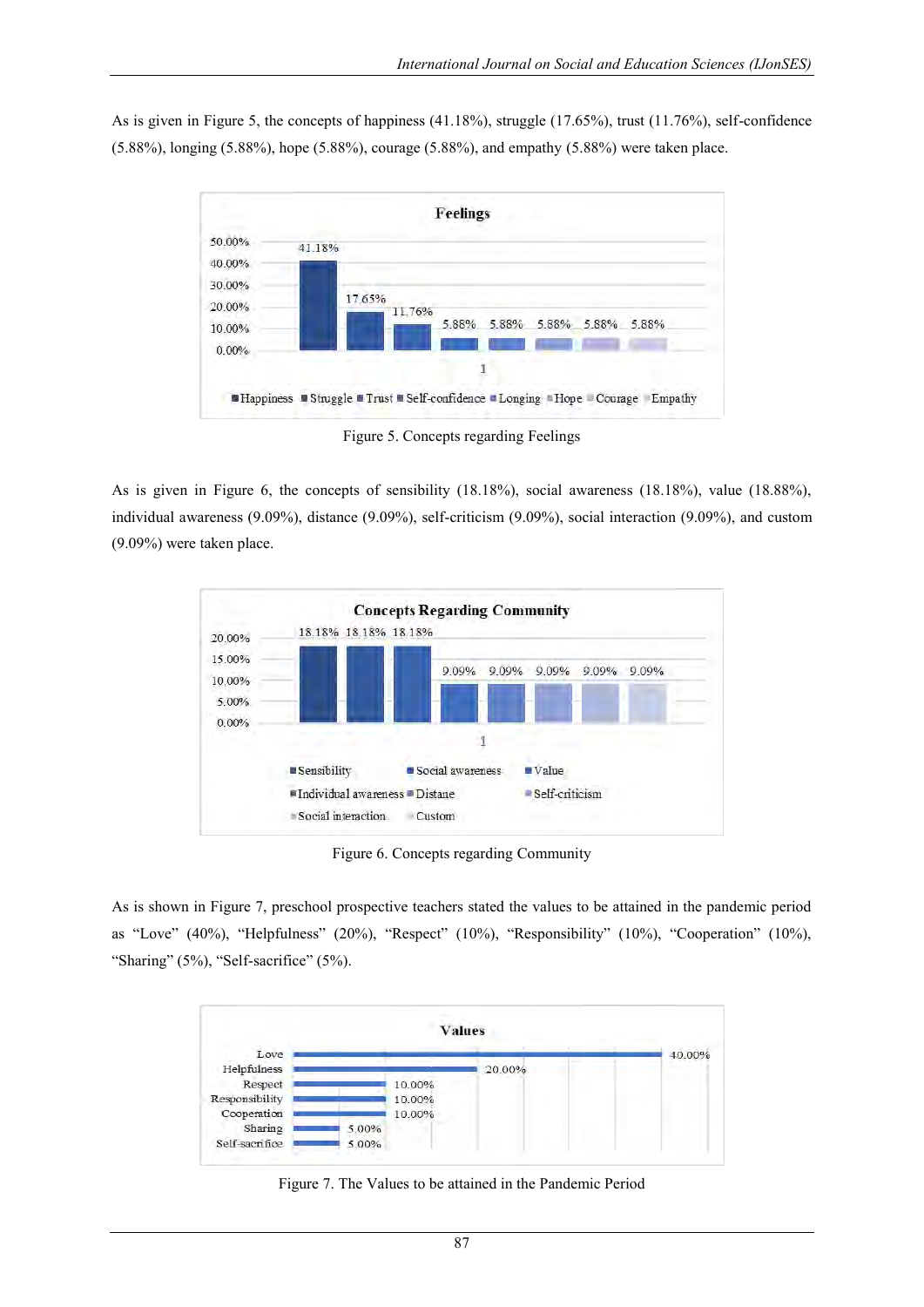As given in Figure 8, preschool prospective teachers stated the recommendations likely to be made in the pandemic period as "Activities likely to be made through communication tools" (44.74%), "Balcony activity" (23.68%), "Street activity" (15.79%), "Aid activity" (15.79%).



Figure 8. Recommendations likely to be made in the Pandemic Period

In the projects likely to be made through communication tools, the recommended activities are making of informative programs, reading stories to children regularly, preparing books at home to donate for a library in the leadership of an educator, placing entertaining public service ads about hygiene between cartoons, decorating the windows and balconies of the houses by all the children in the guidance of teachers by means of various artistic activities, telling what is done by children to each other through visual connections, combining the videos taken by families regarding hygiene, mask, distance by teachers and sending back them to the families, organizing simple entertaining competitions, providing the communication of children with the elderly people in the old people's home together with the educators and families through visual connections, making a game mates between preschool prospective teachers and children through visual connection, preparing surprise gifts with children who cannot see their parents in accompany with the educator and make it delivered, writing a thankful letter and making various artistic activities for health workers and giving it as a gift.

In the projects to be made within the content of balcony-garden, it is recommended to handing out balloons in various colors and features to children by municipalities, sticking the pictures painted by children on these balloons and flying them from the balconies or gardens of houses in accompany with music together with their families, flying the kites made in guidance with teachers through communication technologies and the ones handed out by municipalities at the same time from the balconies and gardens in accompany with music and hanging them on the balconies, singing child songs determined by the educator together in certain days and hours in the balconies and gardens, putting food and water pans prepared by decorating with residual materials in the balconies of the houses for birds, planting flower seeds handed out by means of municipalities in pots and putting them in the balconies in order to plant them to parks and gardens once the pandemic is over.

The projects within the content of street activity are recommended as placing food pans prepared by children with residual materials to certain places in the streets and leaving food handed out by municipalities and the leftover food at home in the food pans regularly to feed the stray animals, arranging street musicals and music activities by volunteer teachers or so in order that children could watch them from the balconies and windows of their houses, arranging open-air movie shows, making puppet and animation shows, reading short stories and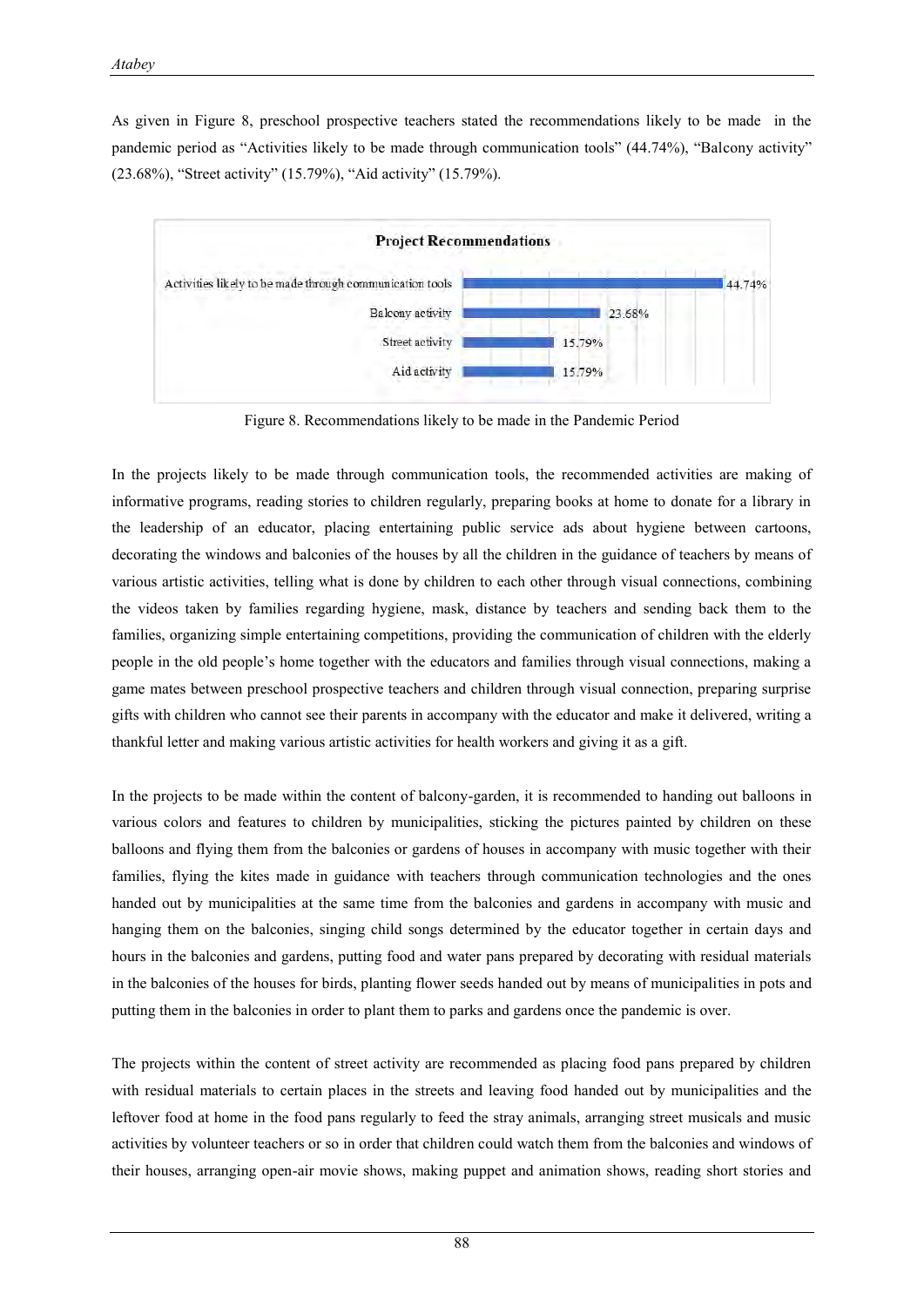improvising them. As for the projects regarding aid activities, it is recommended to hand out children various story books, special small balls, musical instruments and sportswear, attractive hygienic materials peculiar to children to emphasize the importance of hygiene, basic game kits that children could develop with the materials at home by municipalities, prepare such gifts as books together with children and send them to the needy families, determine the needy families in cooperation with municipalities and meet the needs of their children.

## **Discussion**

Upon the review of the findings obtained regarding the problems experienced in COVID-19 process, it is likely to see that the observations of the prospective teachers reflect the problems which children experience the most. In a study carried out with 1143 parents of Italian and Spanish children at the ages varying from 3 to 18 by Orgilés et al. (2020), it was found that 85.7% of the parents perceived changes in their children´s emotional state and behaviors during the quarantine. The most frequent symptoms were difficulty concentrating (76.6%), boredom (52%), irritability (39%), restlessness (38.8%), nervousness (38%), feelings of loneliness (31.3%), uneasiness (30.4%), and worries (30.1%), and Spanish parents reported more symptoms than Italians. It was determined that children of both countries used monitors more frequently, spent less time doing physical activity, and slept more hours during the quarantine, and also when family coexistence during quarantine became more difficult, the situation was more serious, and the level of stress was higher, parents tended to report more emotional problems in their children. In another study by Demir Öztürk et al. (2020), it was found that children stated that they missed their teachers and friends most, they longed their school materials, they wanted to be informed by their teachers and they were anxious about forgetting the school. As for their mothers, they told how important the school is, they noticed that their children spent their energy at school and they were calm at home, school is necessary for children to socialize and that distant education is quite difficult for young children. Enli Tuncay et al. (2020) pointed out that health workers preferred to stay away from their homes and family members for a long time in the process of COVID-19 and they were in communication with their spouses and children without a physical contact and mostly through telephone. It was pointed out in some studies that children experienced boredom (Tiwari et al., 2020), economic insufficiency (Thevenon & Adema, 2020; Van Lancker & Parolin, 2020), inactiveness and some problems based on it (Buheji et al., 2020; Hammami et al., 2020; Sahu, 2020; Xiang et al., 2020), anxiety and fear (Dubey et al, 2020; Jiao et al., 2020), screen time (Xiang et al., 2020), changing and weakened parenthood (Cluver et al., 2020; Prime et al., 2020), special education needs and disabilities (Toseeb et al., 2020).

Upon the review of the purposes to be attained in the process of COVID-19, it is likely to see that some solution-oriented purposes aiming at problem cases were attained. In a study carried out by Çaykuş and Mutlu Çaykuş (2020), in order to strengthen the psychological endurance of children, listening, understanding and answering them, self-care, taking and giving information was emphasized. It was recommended to form the sense of confidence for families, come together/spend time together, inform, support sharing, prevent secondary trauma, form daily routine, be flexible and behave acceptably. It was also recommended for teachers to support sharing, guide, be in cooperation and inform. Mental health workers were recommended to learn the children to be supported in the process of intervening and determine their needs and sources, make a trust relationship,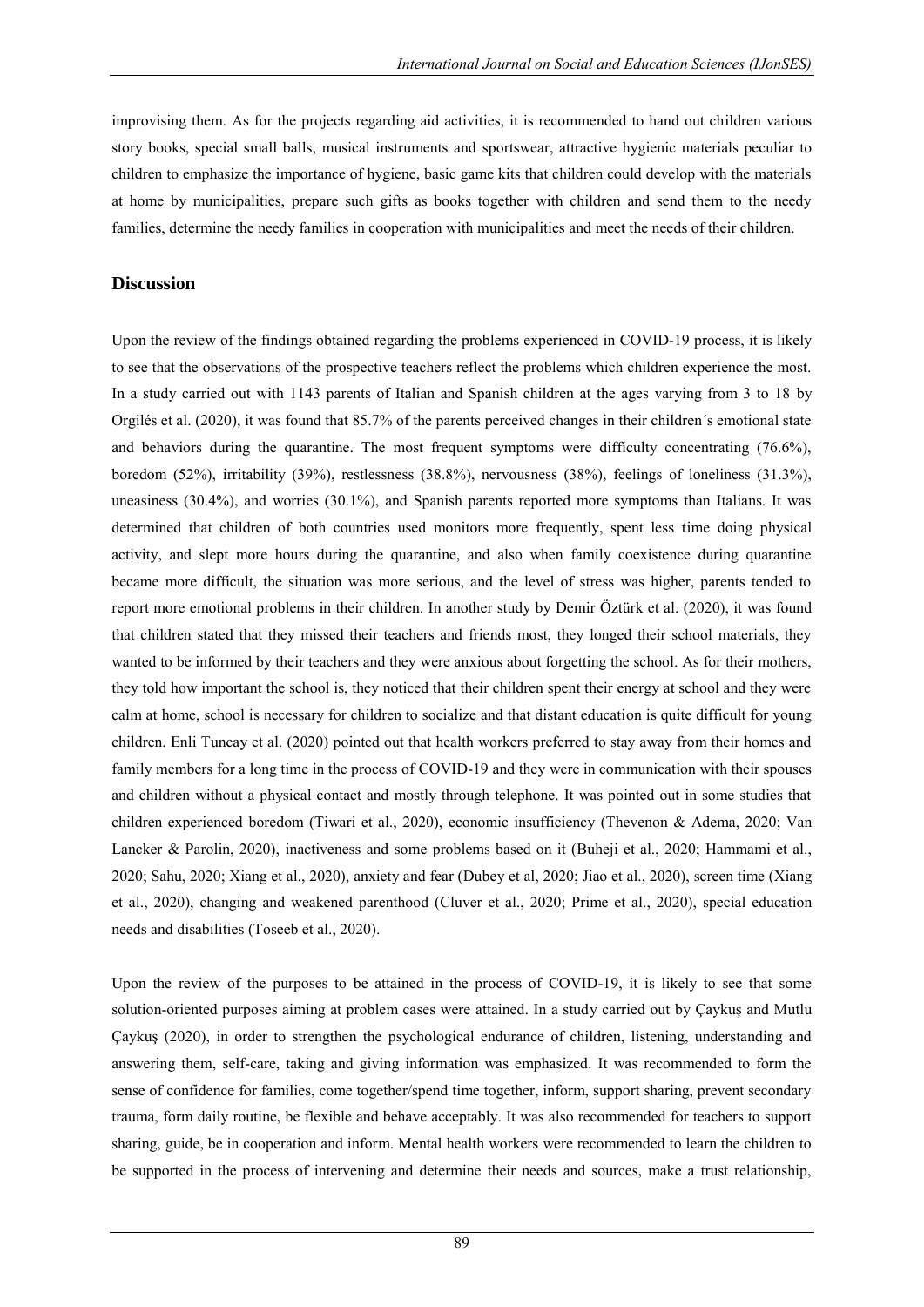inform when needed, encourage the child to tell what he/she experience in the process and share their feelings, determine the lost or already undiscovered social support and activate them, teach coping and problem solving skills, complete termination, following and evaluation stages.

When it comes to the concepts to be attained, it is likely to see that cognitive (regarding health and disease), affective (regarding emotions) and behavioral (regarding community) concepts were taken place, for that reason the process was considered holistically. In their study carried out to support students in the process of COVID-19 by Borup et al. (2020), affective, behavioral and cognitive learning fields were taken places as the indicators of engagement. As for the values to be attained, love was given place in the first place. The feeling in the hearts of children is the expression of their lives (Filliozat, 2016). Love gives power to them in their struggle with the challenges they encounter (Chapman & Campbell, 2018) and positive feelings and behaviors they have depending on the value of love affect their mental conditions positively (as cited in Akın & Eker, 2012). Therefore, the most important value to be attained for children to decrease the problems they experience in this period is love. Love, helpfulness, respect, responsibility, cooperation, sharing and self-sacrifice are the most important values containing prosocial behaviors called as interpersonal relations and keeping communities together. COVID-19 has affected individuals, communities even all the world not only as a disease but also socially, psychologically and economically. In order that children are not affected from the negativities of the situation experienced in the process of such events as COVID-19 and similar pandemic, natural disasters and social traumatic events, they do not exhibit emotional disorders and behavioral problems and that they are supported for their personality, social, emotional, moral and social developments, it is important to make these values attained. Wolf et al. (2020), stressed the importance of humanitarian values in order to develop effective global interventions and applications in struggle with the pandemic in the process of COVID-19.

When it comes to the project recommendations of the prospective teachers, it is likely to say that they were the projects that would make children entertain, support their development and education, help them communicate with their friends and teachers and socialize, encourage them by decreasing their fears and anxiety, help both the families and their children to reach true information, help the families spend qualitative time with their children, decrease screen addiction, support both children and parents in terms of special needs, support both the health workers and their children and support families in difficulty. It was determined that the projects were applicable but that they must be combined, developed and turned into systematic programs.

## **Conclusion**

At the end of the research, it was found that the problems experienced by children the most in the period of COVID-19 which the prospective teachers determined depending on their observations and the purposes they attained regarding the solution of these problems, the concepts and values to be attained were in line with the related literature. It was also found that the projects prepared were solution oriented and applicable ones, they could be turned into systematic programs by combining and enlarging with new ideas and that they could be used not only in pandemic period but also in such disasters and extraordinary conditions such as flood or earthquake.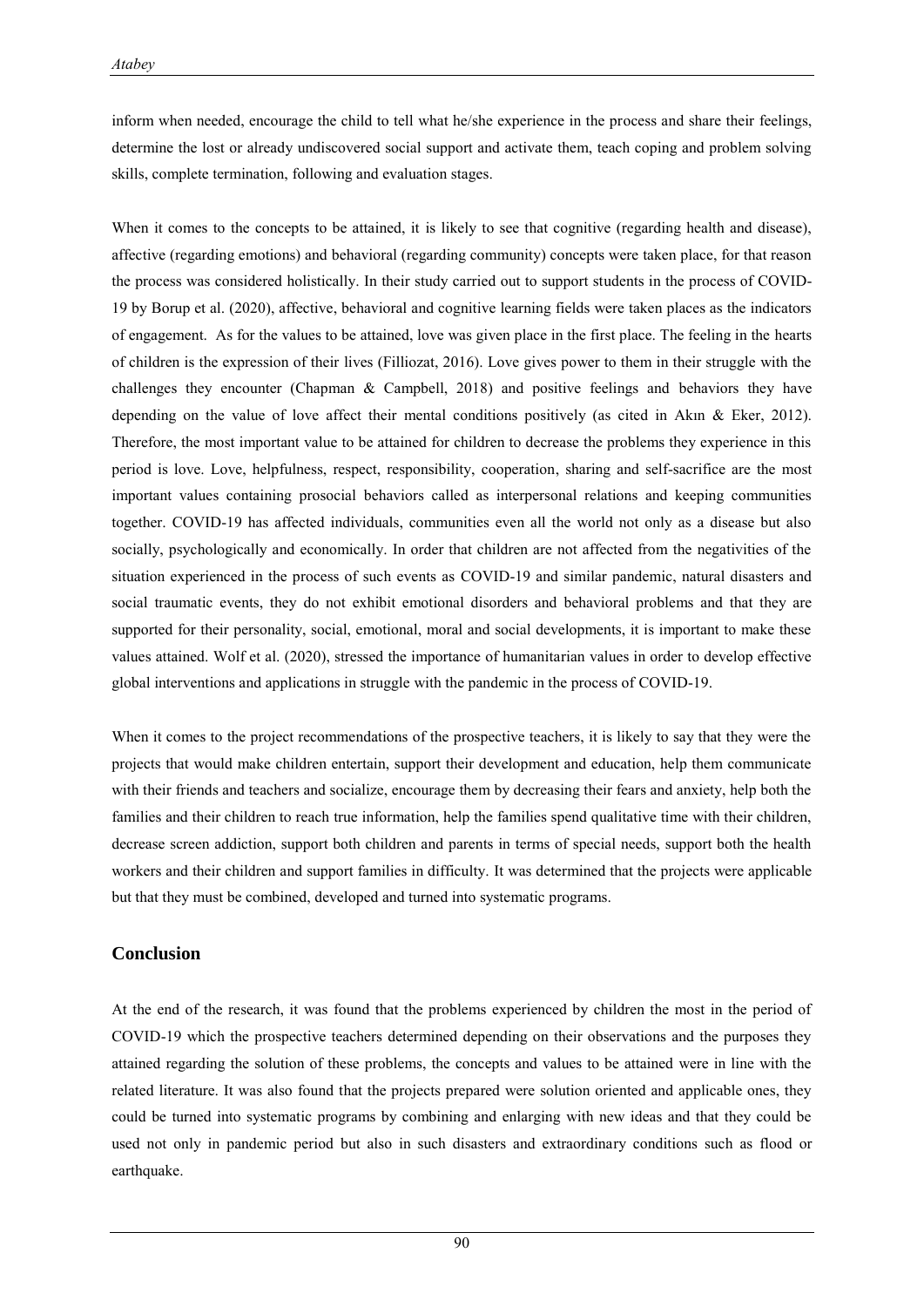## **Note**

This study was presented as an oral presentation in International Conference on Studies in Education and Social Sciences (ICSES)-2020, Istanbul, Turkey: [www.icses.net](http://www.icses.net/) 

## **References**

- Akın, A., & Eker, H. (2012). Duyarlı sevgi ölçeği: Geçerlik ve güvenirlik çalışması [Compassionate love: A study of validity and reliability]. *Journal of Uludağ University Faculty of Education*, *25*(1), 75- 85.
- Atıcı, M. (2018). *Bilişsel gelişim ve dil gelişimi. Eğitim psikolojisi içinde [Cognitive development and language development. In education psychology].* (Translation editor: Didem Müge, Editor: Siyez- John W. Santrock), p. 28-69, Ankara: Nobel Publishing.
- Baltacı, A. (2019). Nitel araştırma süreci: Nitel bir araştırma nasıl yapılır? [The qualitative research process: How to conduct a qualitative research?]. *Ahi Evran University Journal of Social Sciences Institute*, *5*(2), 368-388.
- Banna, A. H., Sayeed, A., Kundu, S., Christopher, E., Hasan, M. T., Begum, M. R., Dola, S., Hassan, M., Chowdhury, S., & Khan, S. (2020). The impact of the COVID-19 pandemic on the mental health of the adult population in Bangladesh: A nationwide cross-sectional study. *International Journal of Environmental Health Research*. https://doi.org/10.31234/osf.io/chw5d
- Bildik, T. (2013). Ölüm, kayıp, yas ve patolojik yas [Death, loss, grief and complicated grief]. *Ege Journal of Medicine*, *52*(4), 223-229.
- Blankenberger, B., &. Williams, A. M. (2020). COVID and the impact on higher education: The essential role of integrity and accountability. *Administrative Theory & Praxis*. <https://doi.org/10.1080/10841806.2020.1771907>
- Borup, J., Jensen, M., Archambault, L., Short, C. R., & Graham, C. R. (2020). Supporting students during COVID-19: Developing and leveraging academic communities of engagement in a time of crisis. *Journal of Technology and Teacher Education*, *28*(2), 161-169.
- Boyraz, G., & Legros, D. N. (2020). Coronavirus disease (COVID-19) and traumatic stress: Probable risk factors and correlates of posttraumatic stress disorder, *Journal of Loss and Trauma*. <https://doi.org/10.1080/15325024.2020.1763556>
- Buheji, M., Hassani, A., Ebrahim, A., Costa Cunha, K., Jahrami, H., Baloshi, M., & Hubail, S. (2020). Children and coping during COVID-19: A scoping review of bio-psycho-social factors. *International Journal of Applied Psychology*, *10*(1), 8-15.<https://doi.org/10.5923/j.ijap.20201001.02>
- Büyüköztürk, Ş., Kılıç Çakmak, E., Akgün, Ö. E., Karadeniz, Ş., & Demirel, F. (2008). *Bilimsel araştırma yöntemleri [Scientific research methods]*. (2nd Edition). Ankara: Pegem Academy.
- Chapman, G., & Campbell, R. (2018). *Çocuklar için beş sevgi dili [Five love languages for children].* (Ç. Balkanlı, translator), (1st Edition). İstanbul: Ekosan Printing.
- Cluver, L., Lachman, J. M., Sherr, L., Wessels, I., Krug, E., Rakotomalala, S., Blight, S., Hillis, S., Bachman, G., Green, O., Butchart, A., Tomlinson, M., Ward, C. L., Doubt, J., & McDonald, K. (2020). Parenting in a time of COVID-19. *The Lancet*, *395*. [https://doi.org/10.1016/S0140-6736\(20\)30736-4](https://doi.org/10.1016/S0140-6736(20)30736-4)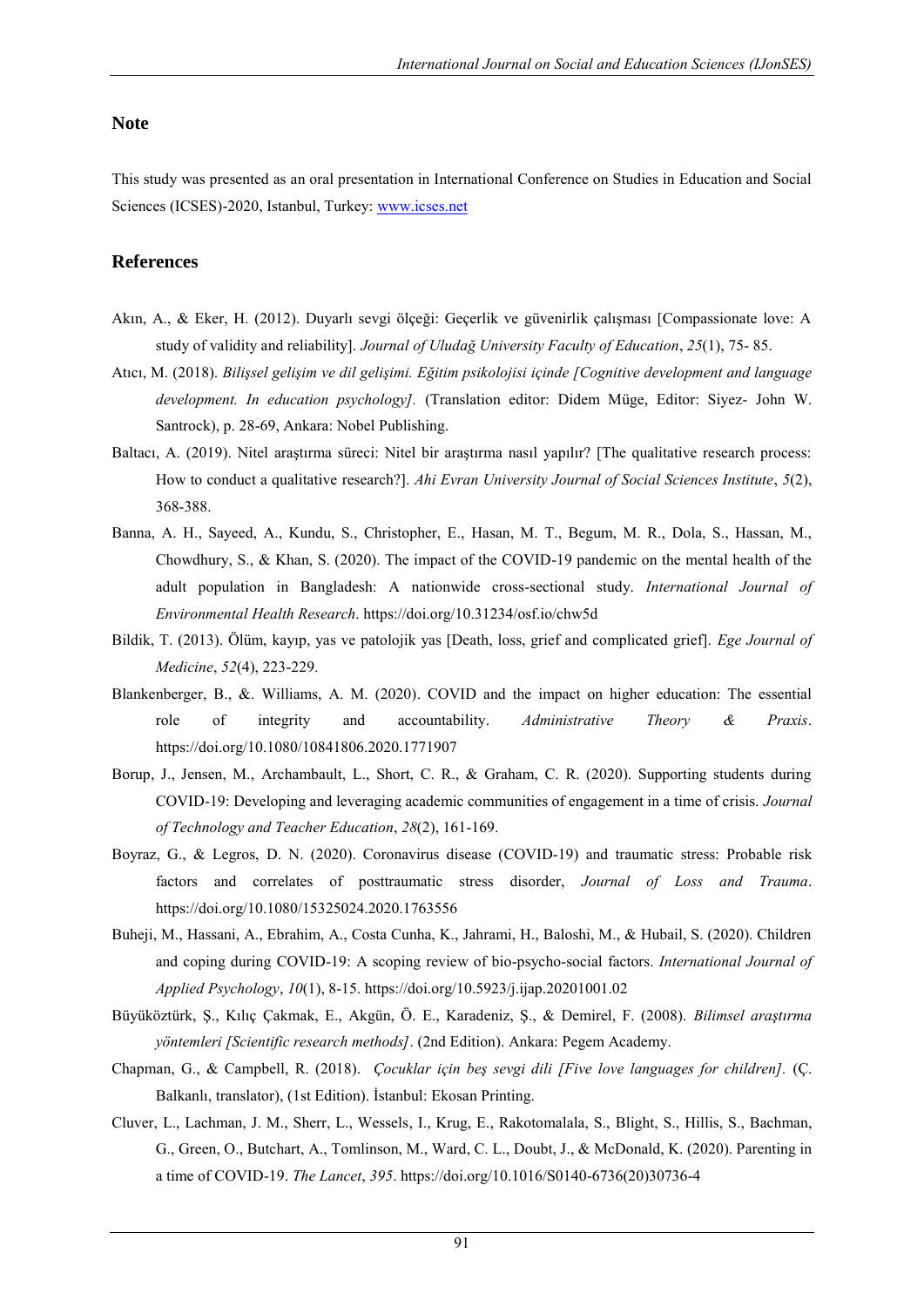- Šosiš, K., Popoviš, S., Šarlija, M., & Kesedžiš, I. (2020). Impact of human disasters and COVID-19 pandemic on mental health: Potential of digital psychiatry. *Psychiatria Danubina*, *32*(1), 25-31. <https://doi.org/10.24869/psyd.2020.25>
- Çaykuş, E. T., & Mutlu Çaykuş, T. (2020). COVID-19 pandemi sürecinde çocukların psikolojik dayanıklılığını güçlendirme yolları: Ailelere, öğretmenlere ve ruh sağlığı uzmanlarına öneriler [Ways to promote children' resiliency to the COVID-19 pandemic suggestions for families, teachers and mental health specialists]. *Eurasian Journal of Researches in Social and Economics*, *7*(5), 95-113.
- Dalton, L., Rapa, E., & Stein, A. (2020). Protecting the psychological health of children through effective communication about COVID-19. *The Lancet Child & Adolescent Health*, *4*, 346-347. [https://doi.org/10.1016/S2352-4642\(20\)30097-3](https://doi.org/10.1016/S2352-4642(20)30097-3)
- Demir Öztürk, E., Kuru, G., & Demir Yıldız, C. (2020). COVID-19 pandemi günlerinde anneler ne düşünür? Çocuklar ne ister? Anne ve çocuklarının pandemi algısı [What do mothers think and what do children want during COVID-19 pandemic days? Perceptions of mothers and their children related to pandemic]. *Eurasian Journal of Researches in Social and Economics*, *7*(5), 204-220.
- Dubey, S., Biswas, P., Ghosh, R., Chatterjee, S., Dubey, M. J., Chatterjee, S., Lahiri, D., & Lavi, C. J. (2020). Psychosocial impact of COVID-19. *Diabetes & Metabolic Syndrome: Clinical Research & Reviews*, *14*, 779-788[. https://doi.org/10.1016/j.dsx.2020.05.035](https://doi.org/10.1016/j.dsx.2020.05.035)
- Enli Tuncay, F., Koyuncu, E., & Özel, Ş. (2020). Pandemilerde sağlık çalışanlarının psikososyal sağlığını etkileyen koruyucu ve risk faktörlerine ilişkin bir derleme [A review of protective and risk factors affecting psychosocial health of healthcare workers in pandemics]. *Ankara Medical Journal*, 2, 488-501. <https://doi.org/10.5505/amj.2020.02418>
- Filliozat, I. (2016). *Çocuğun duygusal dünyası [Emotional world of the child].* (D. Dalgakıran, translator), (1st Edition). İstanbul: Pegasus Publishing.
- Gander, M. J., & Gardiner, H. W. (2001). *Çocuk ve ergen gelişimi.* [*Child and adolescent development*]. (B. Onur, translator), Ankara: İmge.
- Ghosh, R., Dubey, M. J., Chatterjee, S., & Dubey, S. (2020). Impact of COVID-19 on children: Special focus on psychosocial aspect. *Minerva Pediatrica*, *72*.<https://doi.org/10.23736/S0026-4946.20.05887-9>
- Guan, H., Okely, A. D., Aguilar Farias, N., Pozo Cruz, B., Draper, C. E., Hamdouchi, A.,…Veldman, S. L. C. (2020). Promoting healthy movement behaviours among children during the COVID-19 pandemic. *The Lancet Child & Adolescent Health*.

[https://doi.org/10.1016/S2352-4642\(20\)30131-0](https://doi.org/10.1016/S2352-4642(20)30131-0)

- Hammami, A., Harrabi, B., Mohr, M., & Krustrup, P. (2020). Physical activity and coronavirus disease 2019 (COVID-19): Specific recommendations for home-based physical training. *Managing Sport and Leisure*. <https://doi.org/10.1080/23750472.2020.1757494>
- Jiao, W. Y., Wang, L. N., Liu, J., Fang, S. F., Jiao, F.Y., Pettoello Mantovani, M., & Somekh, E. (2020). Behavioral and emotional disorders in children during the COVID-19. *European Pediatric Association*, *221*. <https://doi.org/10.1016/j.jpeds.2020.03.013>
- Köksal Akyol, A. (2002). *Bilişsel gelişim. Gelişim ve öğrenme içinde [Cognitive development. In development and learning*]. (Editor: Ayten Ulusoy), p.37-58, Ankara: Anı Publishing.
- Lesser, I. A., & Nienhuis, C. P. (2020). The impact of COVID-19 on physical activity behavior and well-being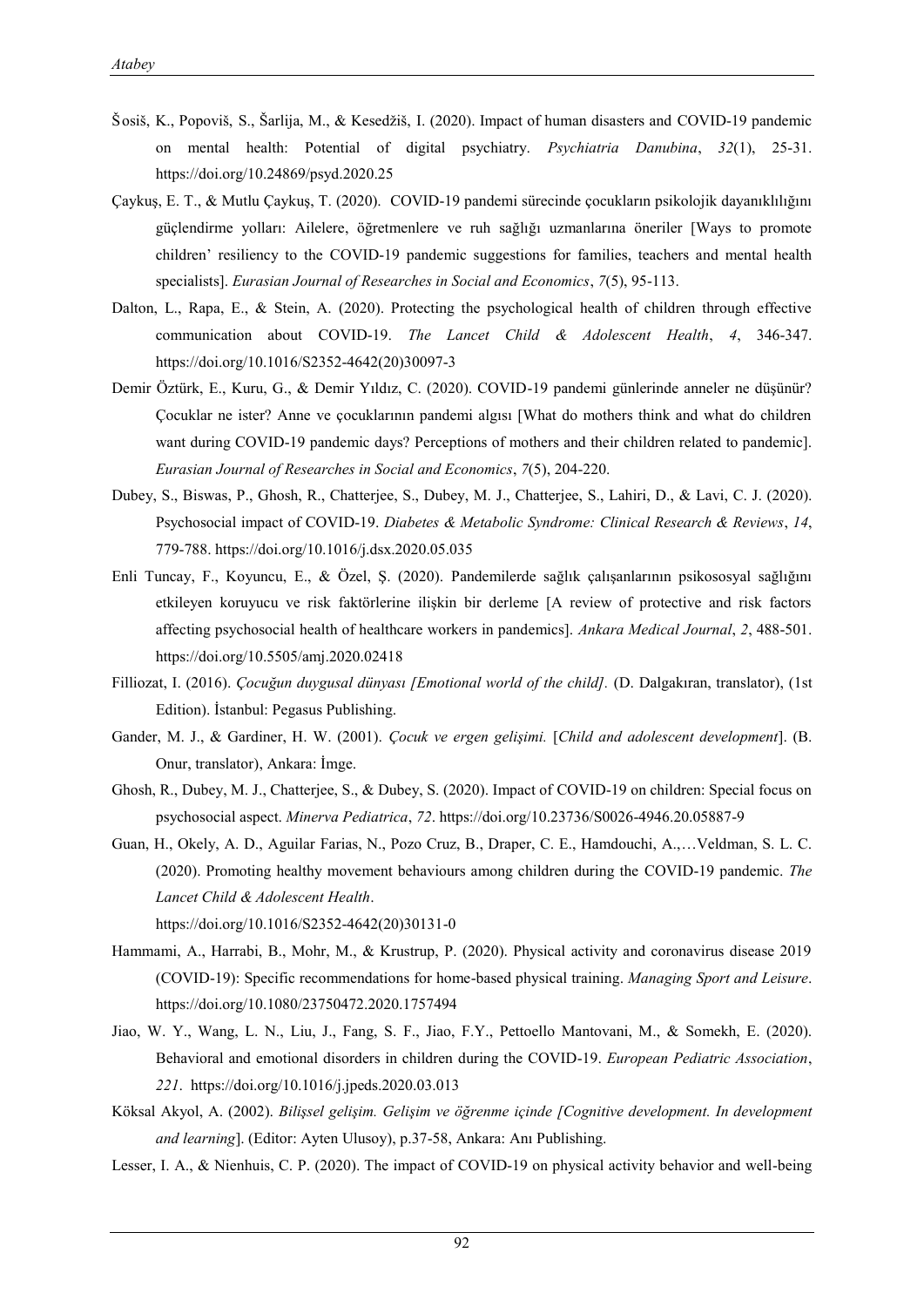of Canadians. *International Journal of Environmental Research and Public Health*, *17*(11), 3899. <https://doi.org/10.3390/ijerph17113899>

- Myant, K. A., & Williams, J. M. (2005). Children's concepts of health and illness: Understanding of contagious illnesses, non-contagious illnesses and injuries. *Journal of Health Psychology*, *10*(6), 805–819. <https://doi.org/10.1177/1359105305057315>
- Odriozola González, P., Planchuelo Gómez, Á., Irurtia, M. J., & de Luis-García, R. (2020). Psychological effects of the COVID-19 outbreak and lockdown among students and workers of a Spanish University. *Psychiatry Research*, *290*, 113108.<https://doi.org/10.1016/j.psychres.2020.113108>
- Orgiles, M., Morales, A., Delveccio, E., Mazzeschi, C., & Espada, J. P. (2020). Immediate psychological effects of the COVID-19 quarantine in youth from Italy and Spain. *PsyArXiv Preprints*. <https://doi.org/10.31234/osf.io/5bpfz>
- Prime, H., Wade, M., & Browne, D. T. (2020). Risk and resilience in family well-being during the COVID-19 pandemic. *American Psychologist, 75*(5), 631-643[. http://dx.doi.org/10.1037/amp0000660](http://dx.doi.org/10.1037/amp0000660)
- Sahu, G. S. (2020). Physical activity and COVID-19. *International Journal of Advance Research and Innovative Ideas in Education*, *6*(3), 2395-4396.
- Schmidt, A., & Lehmkuhl, G. (1994). The illness concept of children review of the literature. *Fortschritte der Neurologie-Psychiatrie*, *62*(2), 50-65.
- Schonfeld, D. J. (1993). Talking with children about death. *Journal of Pediatric Health Care*, *7*(6), 269-274.
- Stemler, S. (2000). An overview of content analysis. *Practical Assessment, Research, and Evaluation*, *7*(17). <https://doi.org/10.7275/z6fm-2e34>
- Tecirli, N. D., Ucuz, G., & Ozel, F. (2020). Isolation, quarantine, social distancing and mental health. *The Bulletin of Legal Medicine*, *25*(Special Issue), 32-38. <https://doi.org/10.17986/blm.2020.v25i.1412>
- Thevenon, O., Adema, W. (2020). *Combatting COVID-19 effect on children*. OECD.
- Tiwari, G. K., Singh, A. K., Parihar, P., Pandey, R., Sharma, D. N., & Rai, P. K. (2020). Understanding the perceived health outcomes of children during COVID-19 pandemic. *Authorea.*  <https://doi.org/10.22541/au.158958012.27449923>
- Toseeb, U., Asbury, K., Code, A. Fox, L., & Deniz, E. (2020). Supporting families with children with special educational needs and disabilities during COVID-19. *PsyArXiv Preprints*. <https://doi.org/10.31234/osf.io/tm69k>
- United Nations (2020). *Policy brief: The impact of COVID-19 on children*. 15 April 2020.
- Van Lancker, W., & Parolin, Z. (2020). COVID-19, school closures, and child poverty: A social crisis in the making. *The Lancet Public Health*, *5*[. https://doi.org/10.1016/S2468-2667\(20\)30084-0](https://doi.org/10.1016/S2468-2667(20)30084-0)
- Wolf, L. J., Haddock, G., Manstead, A. S. R., & Maio, G. R. (2020). The importance of (shared) human values for containing the COVID-19 pandemic. *British Journal of Social Psychology*. <https://doi.org/10.1111/bjso.12401>
- Wong, K. M., & Moorhouse, B. L. (2020). The impact of social uncertainty, protests, and COVID-19 on Hong Kong teachers. *Journal of Loss and Trauma*[. https://doi.org/10.1080/15325024.2020.1776523](https://doi.org/10.1080/15325024.2020.1776523)
- Xiang, M., Zhang, Z., & Kuwahara, K. (2020). Impact of COVID-19 pandemic on childen and adolescents' lifestyle behavior larger than expected. *Progress in Cardiovascular Disease*. <https://doi.org/10.1016/j.pcad.2020.04.013>